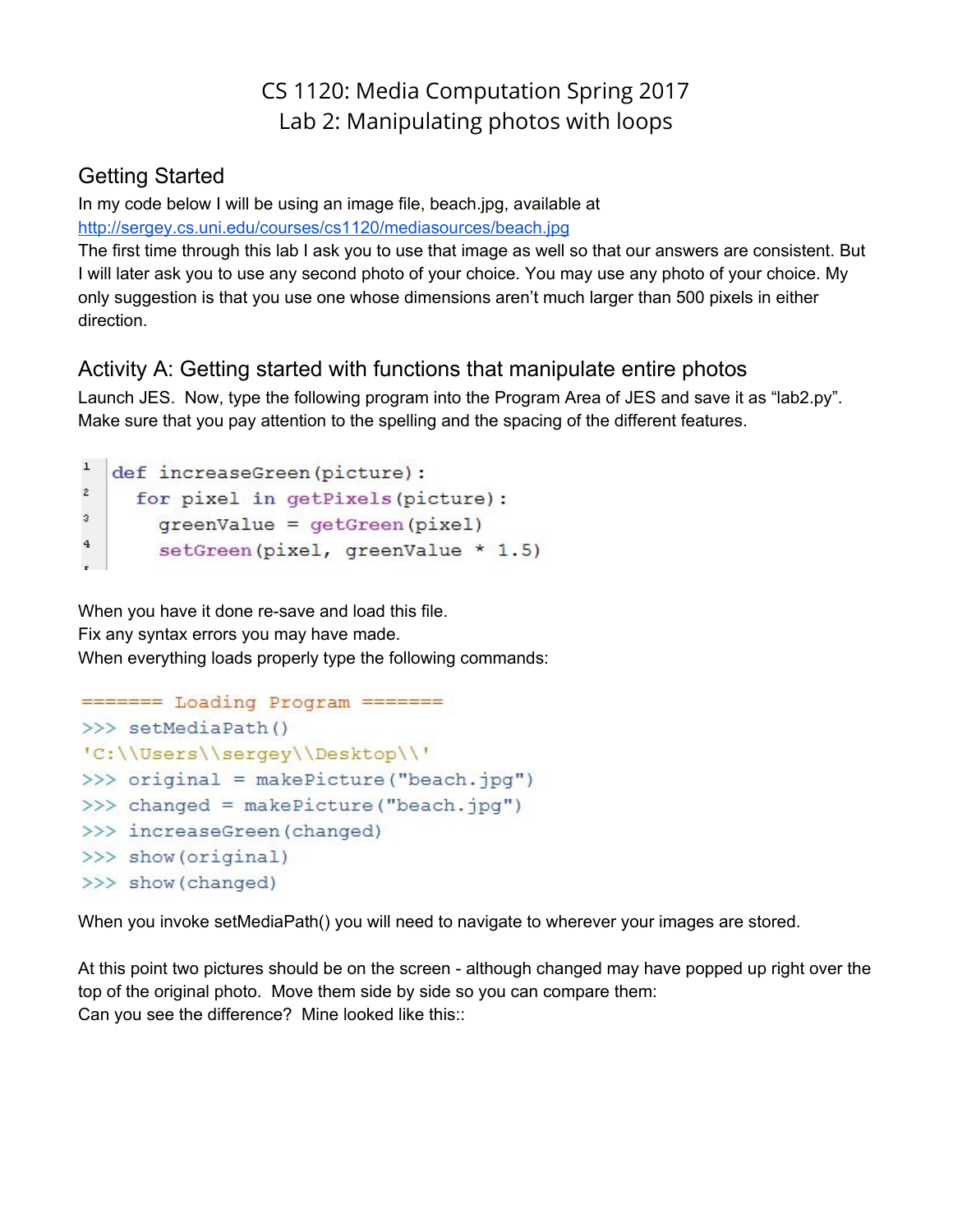

Suppose that we wanted to confirm that they really ARE different however. Well, then we might type:

#### >>> explore (original) >>> explore(changed)

This pops up two windows that look similar to the ones above, but that allow you to identify the colors at specific pixels. Let's consider one spot out on the water. Using the boxes at the top of each explore window enter the pixel (225,250).

- **[Q1]**  What are the RGB color values of the pixel from the original image?
- **[Q2]** What are the RGB color values of the pixel from the changed image?
- **[Q3]**  Compare the red values between these two pixels. How do they compare?
- **[Q4]**  Compare the green values between these two pixels. How do they compare?
- **[Q5]** Compare the blue values between these two pixels. How do they compare?

If you did everything correctly you should notice that red and blue stayed the same but that green changed. In fact, the green value of the changed image is exactly 1.5 times that of the green value in the original image. You might expect that is true for all pixels, but in fact, it is not.

Repeat this process with the pixel (100,400).

- **[Q6]** What are the RGB color values of the pixel from the original image?
- **[Q7]** What are the RGB color values of the pixel from the changed image?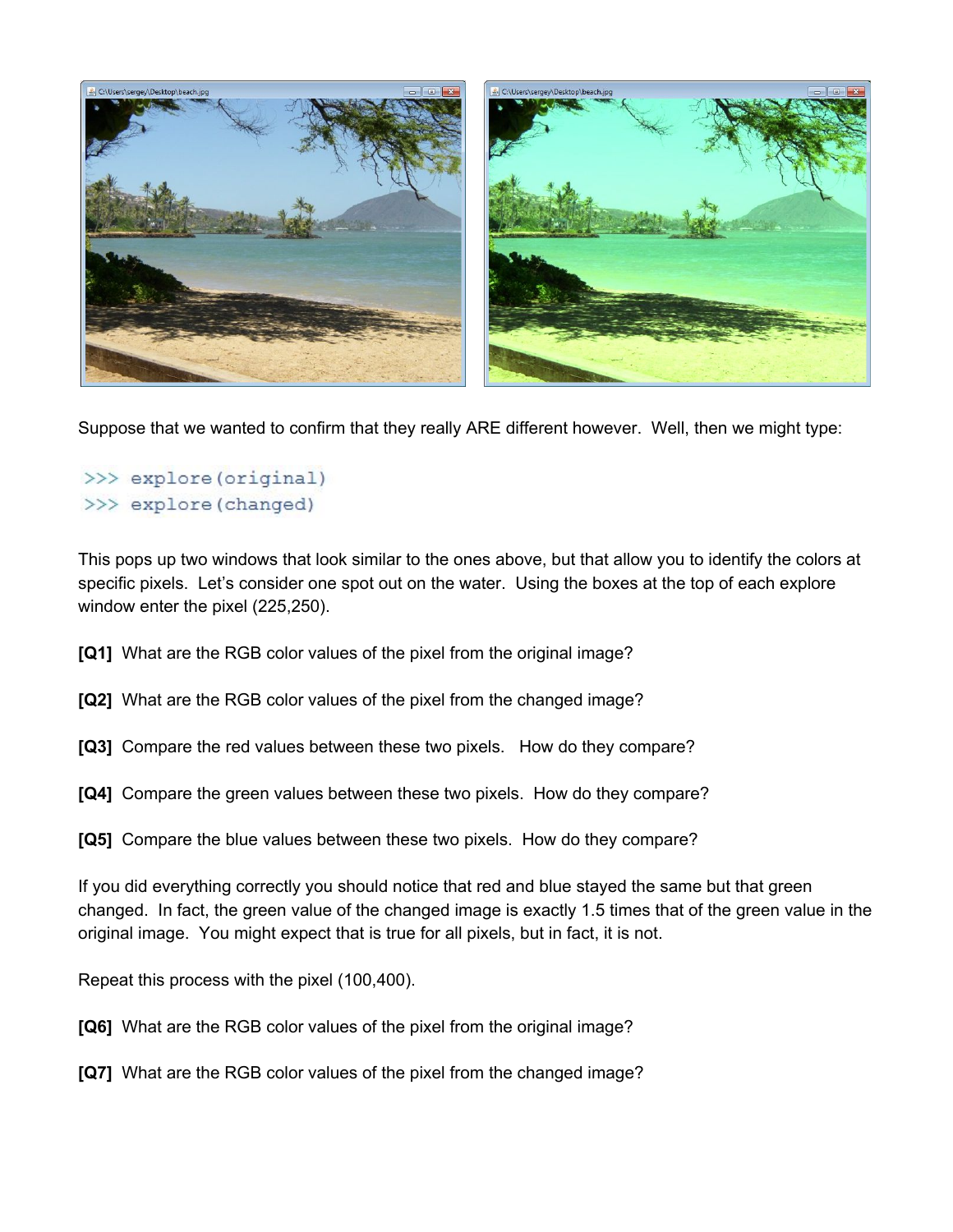**[Q8]** Notice that the green value in the changed pixel is NOT 1.5 times the green value of the original pixel. Why do you think that is (HINT. What number is 1.5 times the green value of the original pixel? Why can't the computer set to that value?)

There are times that you will want to do what we just did using the explorer windows but there are other times where it will be more helpful to do this with code/commands instead. Type in the following:

```
>>> originalPixel = getPixel(original, 100, 100)
>>> print originalPixel
Pixel red=160 green=204 blue=231
>>> changedPixel = getPixel(changed, 100, 100)
>>> print changedPixel
Pixel red=160 green=255 blue=231
```
#### Activity B: Understanding how this program works

At first it might look like this program just "magically" changes all of the pixels to have a higher value for the green channel. But this actually isn't correct. It actually is doing this one pixel at a time.

Look at the line of code that says: **for pixel in getPixels(picture):**

Let's start with the last part of that command **getPixels (picture)**:

This command asks the computer to generate a giant list of every single pixel in the picture. It's big. As the book says, you wouldn't want to try and look at that or print it out. Think about it. The beach picture is 640x480 which means that it contains 307,200 different pixels. It would take a lot of time to print details about every one of those pixels. But you can trust us when we tell you that this command makes a BIG list of every single pixel.

The rest of the command - **for pixel in** - basically asks the computer to consider each of those pixels one at a time, storing the one that you are looking at in a variable named pixel. This means that one at a time you are getting a pixel, storing it in a variable called pixel, getting the green value from that pixel, and changing the green value of that pixel. After the **setGreen()**command is done the computer comes back to the top of the for loop and sets the variable named pixel to point at the NEXT pixel in the list. In this manner, the computer looks at each pixel one at a time and changes it's green value.

While I don't recommend doing this very often, I do like to have you do the following once in a while so that you can understand what is going on. Modify your previous program so that it says: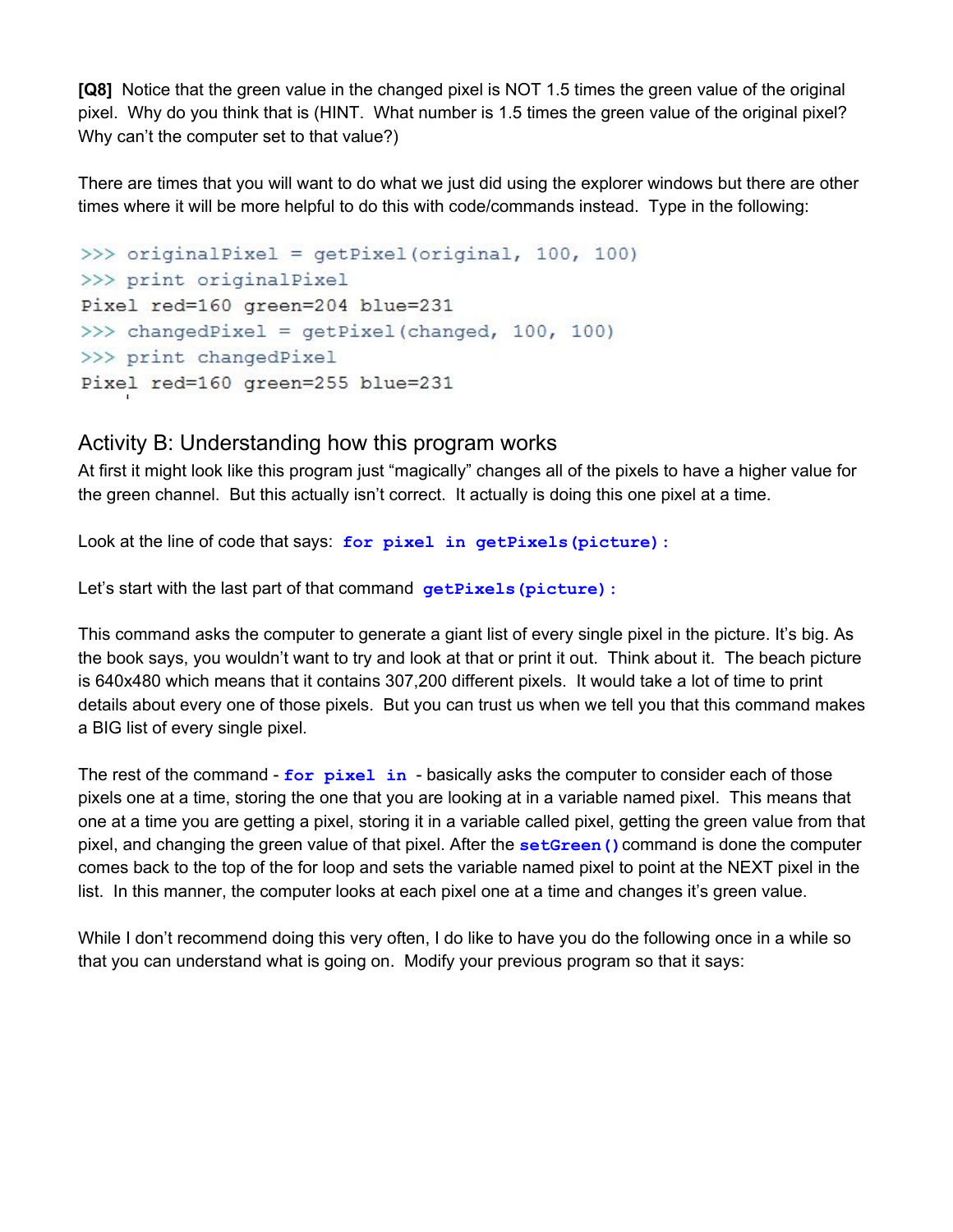```
def increaseGreen(picture):
  for pixel in getPixels (picture) :
    greenValue = getGreen(pixel)setGreen(pixel, greenValue * 1.5)
    repaint (picture)
```
Notice what this change does. It asks the computer to repaint the picture after EVERY SINGLE change that is made. In other words, we are going to repaint the beach picture 307,200 times.

You can see why I wouldn't want you to do this very often, but by doing it once in a while you can see what is happening.

Run this code by typing:

```
>>> changed = makePicture("beach.jpg")
>>> show (changed)
>>> increaseGreen (changed)
```
It will probably take a few seconds before you see anything happening. But after a little bit you should notice that the photo is slowly changing one row at a time. (When you get bored of watching this change you can press the "stop" button which is on the right side of the screen on the bar between the Program Area and the Command Area).

Activity C: Exploring some mystery functions

Begin by simply READING the program shown below:

```
def mysteryMethod1(picture):
  for pixel in getPixels (picture) :
    redvalue = qetRed(pixel)setRed(pixel, redValue * 0.5)
```
**[Q9]** What do you PREDICT this code will do?

After you make your prediction, enter the program into lab4.py, save, and load. Fix any typos you may have made. Run the program and see what actually happened by doing something like:

```
>>> original = makePicture("beach.jpg")
>>> changed = makePicture("beach.jpg")
>>> mysteryMethod1 (changed)
>>> explore (original)
>>> explore(changed)
```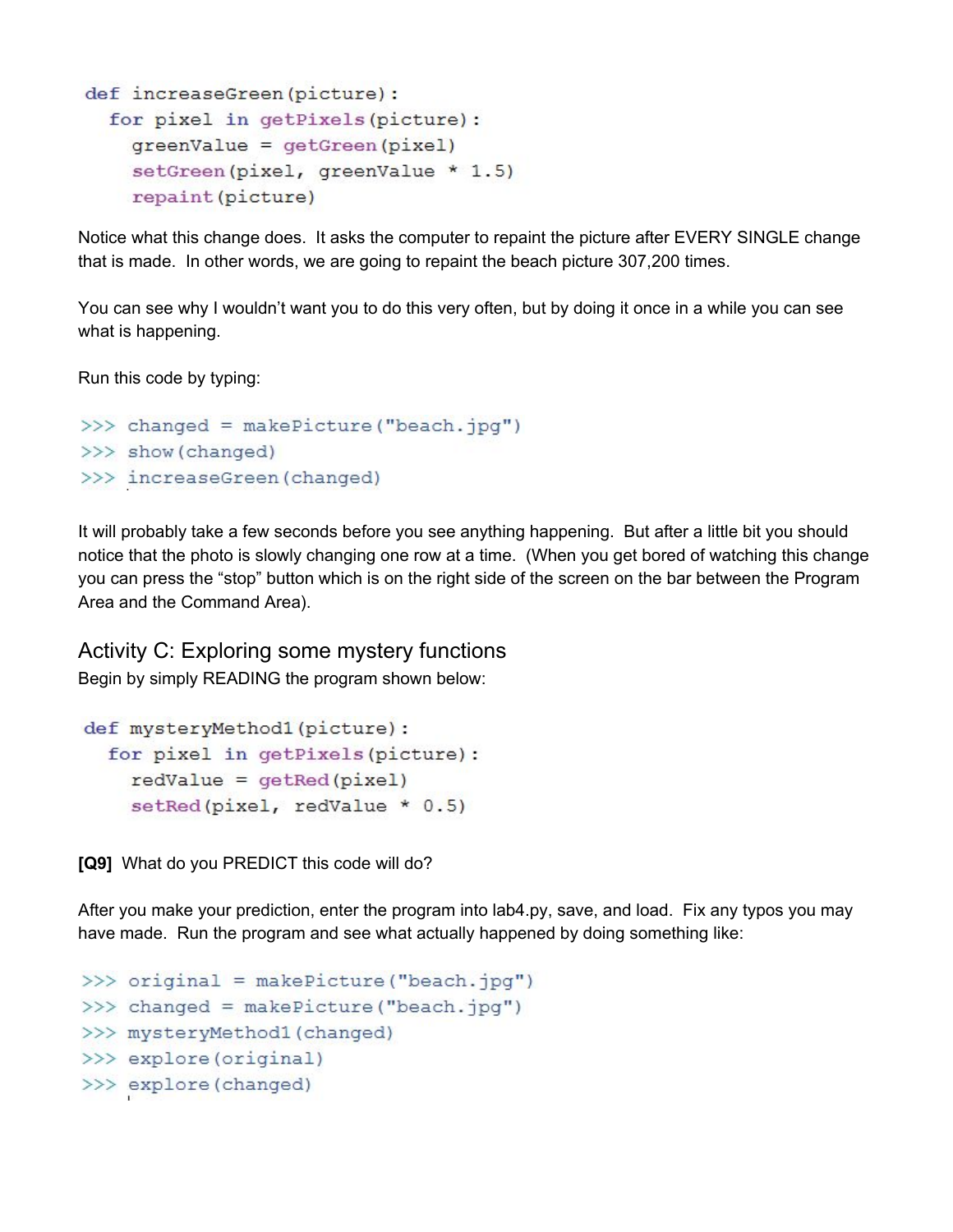**[Q10]** What did the code ACTUALLY do? How did you verify this?

**[Q11]** mysteryMethod1() is a bad name. It doesn't tell us anything about what this does. What would be a better name?

Now let's repeat this process with some other mystery methods…

Begin by simply READING the program shown below:

```
def mysteryMethod2(picture):
 for pixel in getPixels(picture):
    setRed(pixel, getRed(pixel) * 0.5)
```
**[Q12]** What do you PREDICT this code will do?

After you make your prediction, enter the program into lab4.py, save, load, and test.

**[Q13]**  What did the code ACTUALLY do? How did you verify this?

**[Q14]** mysteryMethod2() is a bad name. It doesn't tell us anything about what this does. What would be a better name?

Begin by simply READING the program shown below:

```
def mysteryMethod3(picture):
  for pixel in getPixels (picture) :
    setBlue(pixel, 0)
```
**[Q15]** What do you PREDICT this code will do?

After you make your prediction, enter the program into lab4.py, save, load, and test.

**[Q16]** What did the code ACTUALLY do? How did you verify this?

**[Q17]** mysteryMethod3() is a bad name. It doesn't tell us anything about what this does. What would be a better name?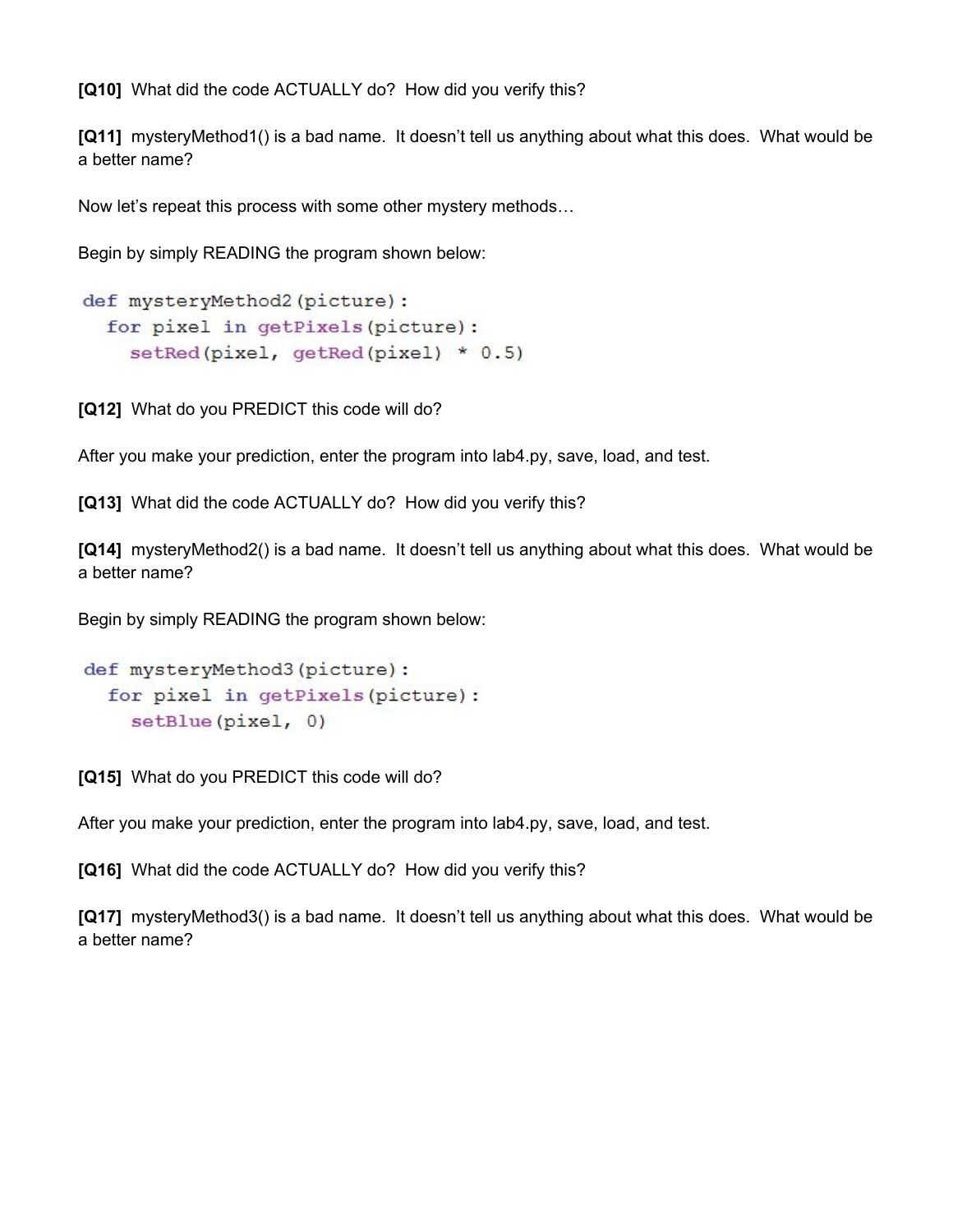Begin by simply READING the program shown below:

```
def mysteryMethod4(picture):
 for pixel in getPixels (picture) :
   r = qetRed(pixel) * 1.2q = qetGreen(pixel) * 1.2b = qetBlue(pixel) * 1.2newColor = makeColor(r, q, b)setColor(pixel, newColor)
```
**[Q18]** What do you PREDICT this code will do?

After you make your prediction, enter the program into lab4.py, save, load, and test.

**[Q19]** What did the code ACTUALLY do? How did you verify this?

**[Q20]** mysteryMethod4() is a bad name. It doesn't tell us anything about what this does. What would be a better name?

Begin by simply READING the program shown below:

```
def mysteryMethod5(picture):
 for pixel in getPixels (picture) :
   r = getRed(pixel) + 20q = qetGreen(pixel) + 20b = qetBlue(pixel) + 20newColor = makeColor(r, q, b)setColor(pixel, newColor)
```
**[Q21]** What do you PREDICT this code will do?

After you make your prediction, enter the program into lab4.py, save, load, and test.

**[Q22]** What did the code ACTUALLY do? How did you verify this?

**[Q23]** mysteryMethod5() is a bad name. It doesn't tell us anything about what this does. What would be a better name?